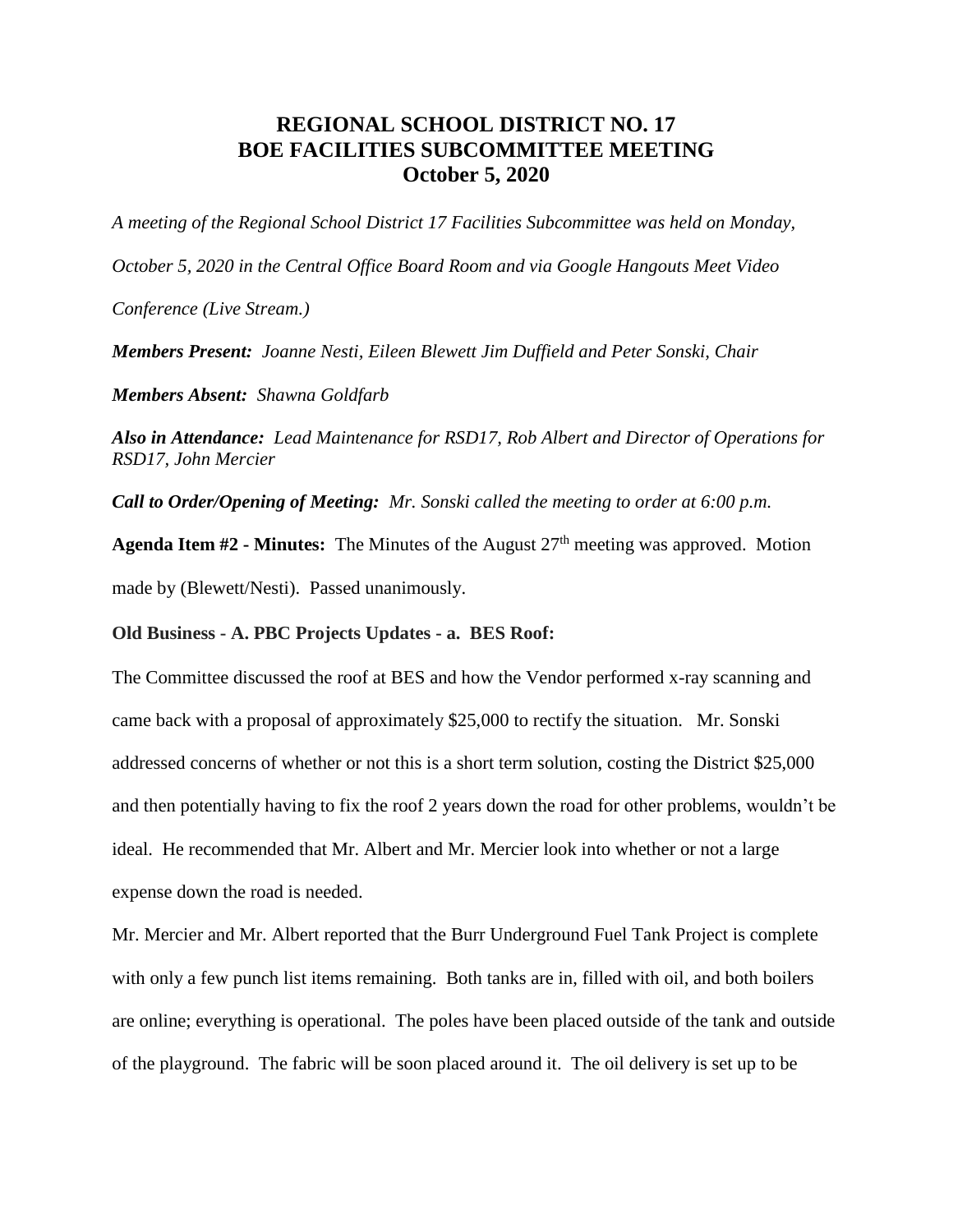automatic, insurance has been set up and the temporary tank has been removed along with the remaining oil pumped out of it for the District's keeping.

One of the KES Underground Fuel Tanks are in and the other is in the process of being installed; however, needed a little more construction is needed. The removal of the original tank left a big hole, and since the location of the tank changes, some material fill will soon be added as well as environmental tests be done. There has been no impact on the school, and empty hold area has been fenced off so kids can get close to it.

Mr. Mercier spoke about how the Field House Project is almost complete, the floor leveling is nearly finished and the flooring has been ordered. Due to the issue with the windows leaking water, OWI wants to wait until the caulking of the windows is completed to install the flooring because they didn't want to be held accountable if something were to happen on the new floors. Mr. Mercier received an estimate from AJ Caulking of approximately \$33,500 which would include removal of all existing caulking, and replacing same. Fuss and O'Neill did take samples of the exterior windows to make sure no environmental hazards exist which they don't. The Committee questioned whether this type of repair is considered an "Emergency Repair" since it involves water, and the damage doesn't fall within the scope of the project. The Committee recommended that this is an emergency repair and will bring it to the Board of Education at their next meeting scheduled for tomorrow, October 6<sup>th</sup>. (Ms. Blewett made a motion, seconded by Ms. Nesti to accept the proposal of AJ Caulking.)

**b. COVID Enhancements:** Mr. Albert and Mr. Mercier spoke about the District wide Covid requirements imposed by State which included enhancements to the physical structure, hiring an outside janitorial firm to assist in cleaning and sanitizing all schools, increased cleanings in bathrooms and after lunch breaks for a monthly service charge. The Custodians are doing a great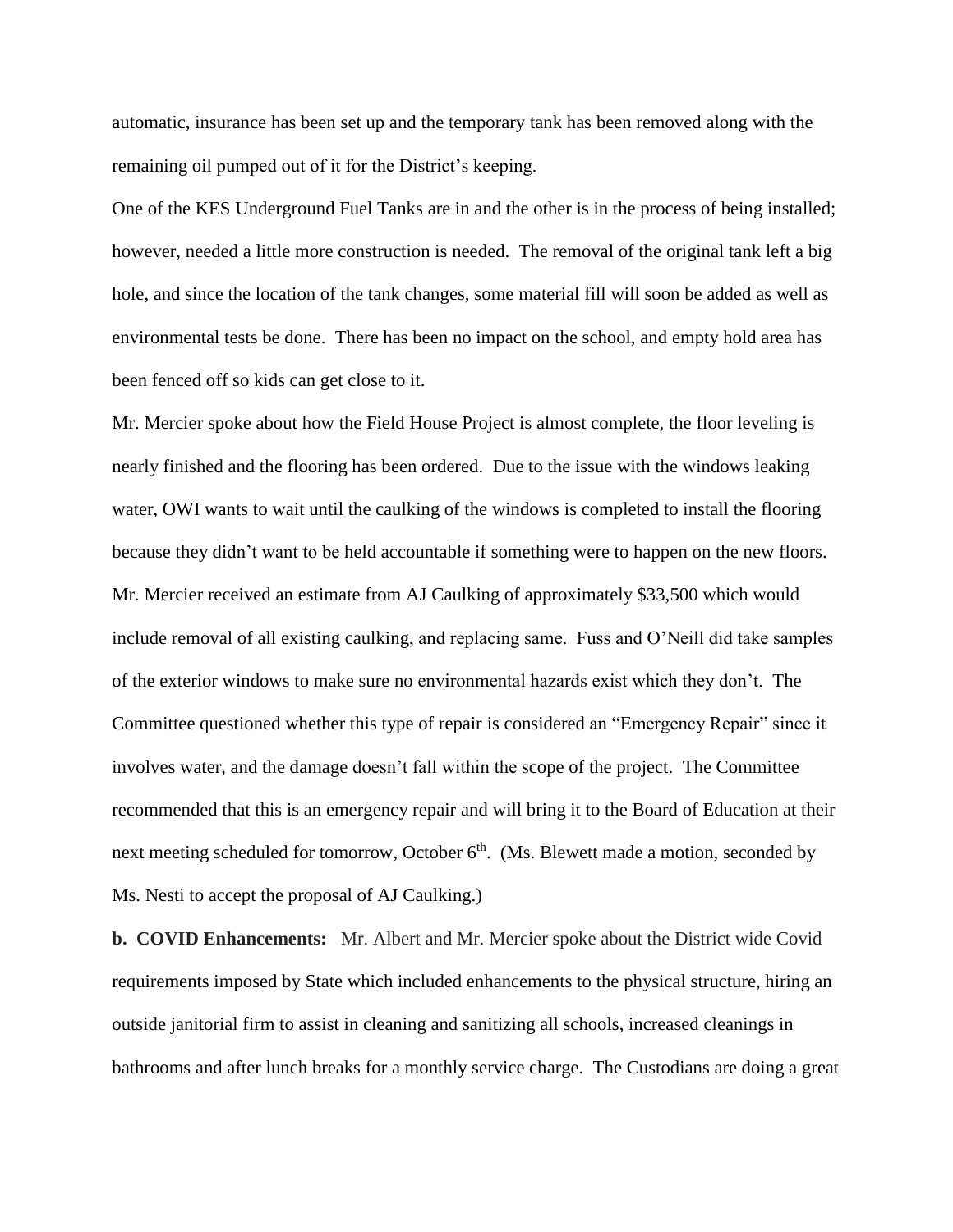job with cleaning/sanitizing offices, waiting areas, and tables after kids leave for the day. Mr. Albert spoke briefly about schools folding tables and chair configuration and the AVH System being altered which increased the percentage of outside air coming into the building. The State recommended a use of 13 percentage filter but due to the system being old, the higher the system would cause more restrictions and problems so an 11 percentage filter is what they decided on reaching the full extent of the system. The Classroom supplies were ordered as well as Chromebooks all of which have been delivered to students.

**c. HKHS Heating Fuel:** Mr. Mercier and Mr. Albert will supply some potential numbers from companies for alternate fuel source shortly.

## **d. HKHS Boilers:**

The Boilers have been installed, commissioning has been completed along with the list of punch list items. There was a discussion of a few Change Orders that were authorized by the Architect but not by the PBC which seem to be retroactive.

## **e. Recent Maintenance/Repair Projects:**

Mr. Albert and Mr. Mercier reported on the routine maintenance/repair projects performed during the summer; and unfortunately, with Covid-19 that impacted the State, certain things were placed ahead of schedule, like commissioning of all the AC units.

**f. Capital Projects Schedule:** No Report.

**g. Barn/White House:** Mr. Albert gave an update on the Barn that is adjacent to the White House which debris is falling from the ceiling. The Barn is utilized by RSD17 maintenance to store items like rakes, equipment, chain saws etc. but due to how unsafe the structure is, they can't access any of the equipment. Before Covid-19, there were talks about putting up a steal 30